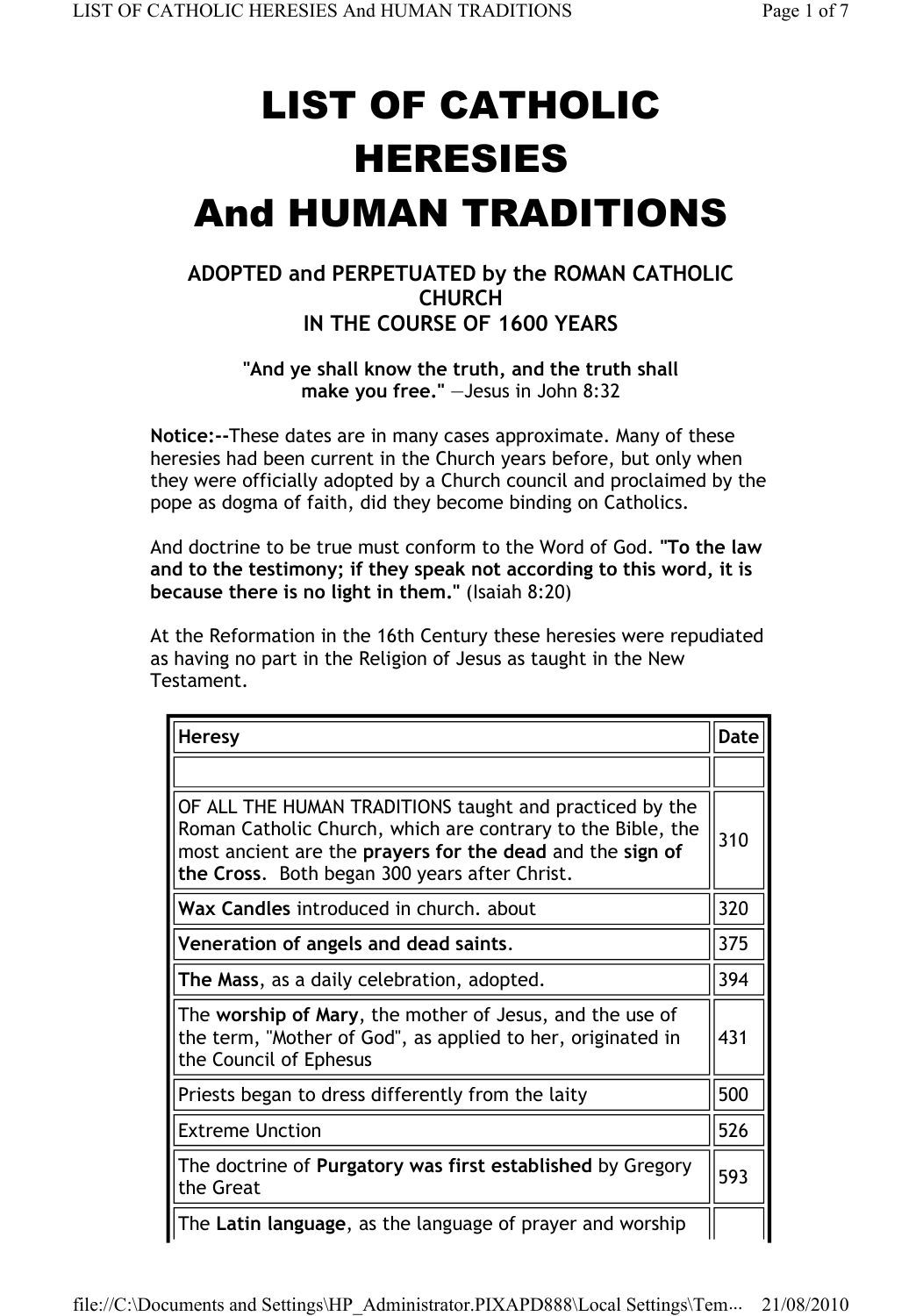| in churches, was also imposed by Pope Gregory I. 600 years<br>after Christ                                                                                                                                                                                                                                                                                         | 600 |
|--------------------------------------------------------------------------------------------------------------------------------------------------------------------------------------------------------------------------------------------------------------------------------------------------------------------------------------------------------------------|-----|
| The Word of God forbids praying and teaching in an unknown<br>tongue. (1st Corinthians 14:9).                                                                                                                                                                                                                                                                      |     |
| The Bible teaches that we pray to God alone. In the<br>primitive church never were prayers directed to Mary, or to<br>dead saints. This practice began in the Roman Church                                                                                                                                                                                         | 600 |
| (Matthew 11:28; Luke 1:46; Acts 10:25-26; 14:14-18)                                                                                                                                                                                                                                                                                                                |     |
| The Papacy is of pagan origin. The title of pope or universal<br>bishop, was first given to the bishop of Rome by the wicked<br>emperor Phocas                                                                                                                                                                                                                     |     |
| This he did to spite Bishop Ciriacus of Constantinople, who<br>had justly excommunicated him for his having caused the<br>assassination of his predecessor emperor Mauritius. Gregory<br>1, then bishop of Rome, refused the title, but his successor,<br>Boniface III, first assumed title "pope."                                                                | 610 |
| Jesus did not appoint Peter to the headship of the apostles<br>and forbade any such notion. (Luke 22:24-26; Ephesians<br>1:22-23; Colossians 1:18; 1st Corinthians 3:11).                                                                                                                                                                                          |     |
| Note: Nor is there any mention in Scripture, nor in history,<br>that Peter ever was in Rome, much less that he was pope<br>there for 25 years; Clement, 3rd bishop of Rome, remarks<br>that "there is no real 1st century evidence that Peter ever<br>was in Rome."                                                                                                |     |
| The kissing of the Pope's feet                                                                                                                                                                                                                                                                                                                                     |     |
| It had been a pagan custom to kiss the feet of emperors. The<br>Word of God forbids such practices. (Read Acts 10:25-26;<br>Revelation 19:10; 22:9).                                                                                                                                                                                                               | 709 |
| The Temporal power of the Popes                                                                                                                                                                                                                                                                                                                                    |     |
| When Pepin, the usurper of the throne of France, descended<br>into Italy, called by Pope Stephen II, to war against the<br>Italian Lombards, he defeated them and gave the city of<br>Rome and surrounding territory to the pope. Jesus expressly<br>forbade such a thing, and He himself refused worldly<br>kingship. (Read Matthew 4:8-9; 20:25-26; John 18:38). | 750 |
| Worship of the cross, images and relics was authorized                                                                                                                                                                                                                                                                                                             |     |
| This was by order of Dowager Empress Irene of<br>Constantinople, who first caused to pluck the eyes of her<br>own son, Constantine VI, and then called a church council at<br>the request of Hadrian I, pope of Rome at that time.                                                                                                                                 | 788 |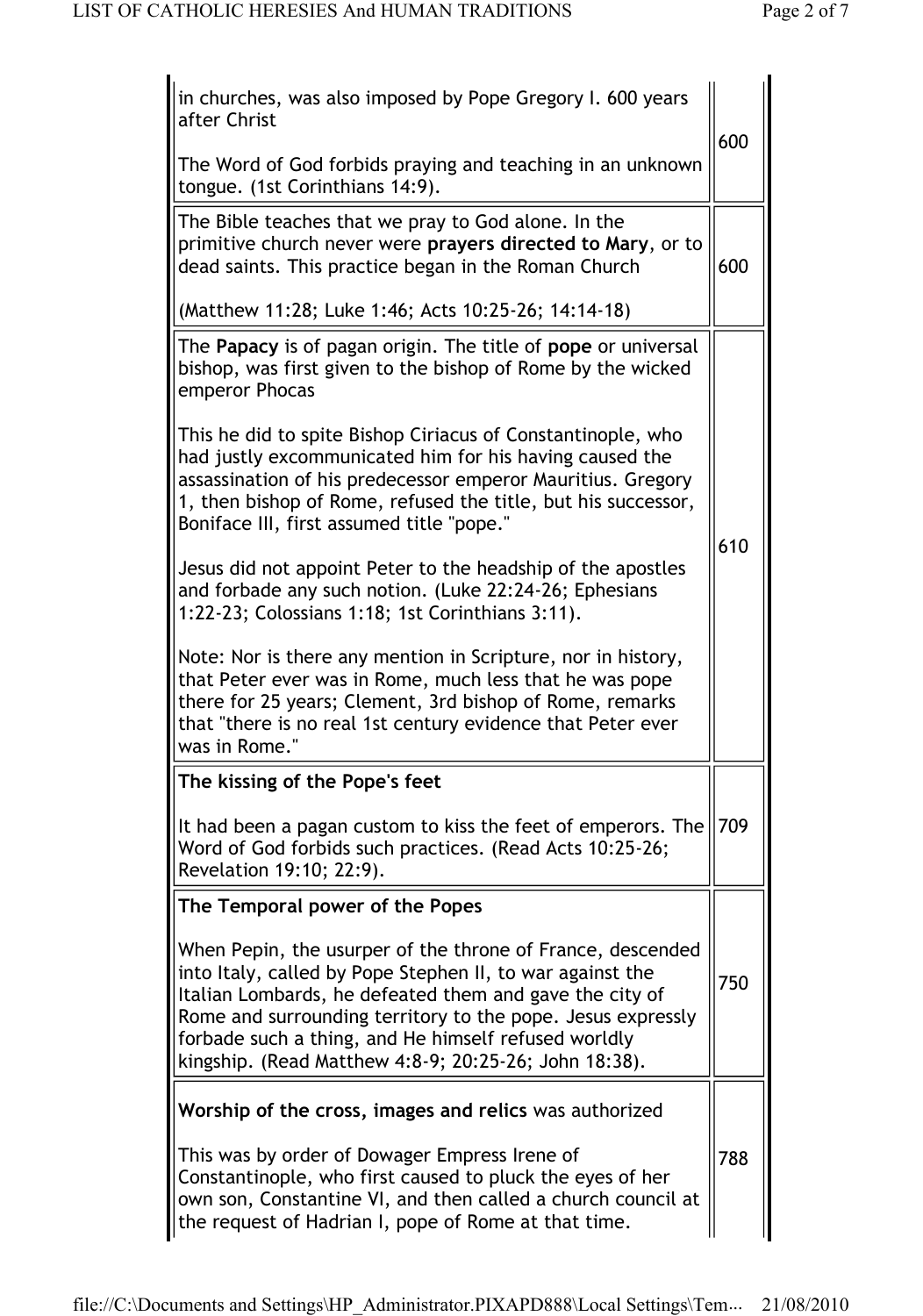| Such practice is called simply IDOLATRY in the Bible, and is<br>severely condemned. (Read Exodus 20:4; 3:17; Deuteronomy<br>27:15; Psalm 115).                                                                                                                           |      |
|--------------------------------------------------------------------------------------------------------------------------------------------------------------------------------------------------------------------------------------------------------------------------|------|
| Holy Water, mixed with a pinch of salt and blessed by the<br>priest, was authorized                                                                                                                                                                                      | 850  |
| The veneration of St. Joseph began                                                                                                                                                                                                                                       | 890  |
| The baptism of bells was instituted by Pope John XIV                                                                                                                                                                                                                     | 965  |
| <b>Canonization of dead saints, first by Pope John XV</b>                                                                                                                                                                                                                |      |
| Every believer and follower of Christ is called saint in the<br>Bible. (Read Romans 1:7; 1st Colossians 1:2).                                                                                                                                                            | 995  |
| Fasting on Fridays and during Lent were imposed                                                                                                                                                                                                                          |      |
| Imposed by popes said to be interested in the commerce of<br>fish. (Bull, or permit to eat meat), some authorities say,<br>began in the year 700. This is against the plain teaching of<br>the Bible. (Read Matthew 15:10; 1st Corinthians 10:25; 1st<br>Timothy 4:1-3). | 998  |
| The Mass was developed gradually as a sacrifice; attendance<br>made obligatory in the 11th century.                                                                                                                                                                      |      |
| The Bible teaches that the sacrifice of Christ was offered<br>once and for all, and is not to be repeated, but only<br>commemorated in the Lord's Supper. (Read Hebrews 7:27;<br>$9:26-28$ ; 10:10-14).                                                                  |      |
| The celibacy of the priesthood was decreed by Pope<br>Hildebrand, Boniface VII                                                                                                                                                                                           |      |
| Jesus imposed no such rule, nor did any of the apostles. On<br>the contrary, St. Peter was a married man, and St. Paul says<br>that bishops were to have wife and children. (Read 1st<br>Timothy 3:2,5, and 12; Matthew 8:14-15).                                        | 1079 |
| The Rosary, or prayer beads was introduced by Peter the                                                                                                                                                                                                                  |      |
| Hermit, in the year 1090. Copied from Hindus and<br>Mohammedans                                                                                                                                                                                                          |      |
|                                                                                                                                                                                                                                                                          | 1090 |
| The counting of prayers is a pagan practice and is expressly<br>condemned by Christ. (Matthew 6:5-13).                                                                                                                                                                   |      |
| The Inquisition of heretics was instituted by the Council of<br>Verona in the year 1184. Jesus never taught the use of force<br>to spread His religion                                                                                                                   | 1184 |
| The sale of <b>Indulgences</b> , commonly regarded as a purchase<br>of forgiveness and a permit to indulge in sin.                                                                                                                                                       |      |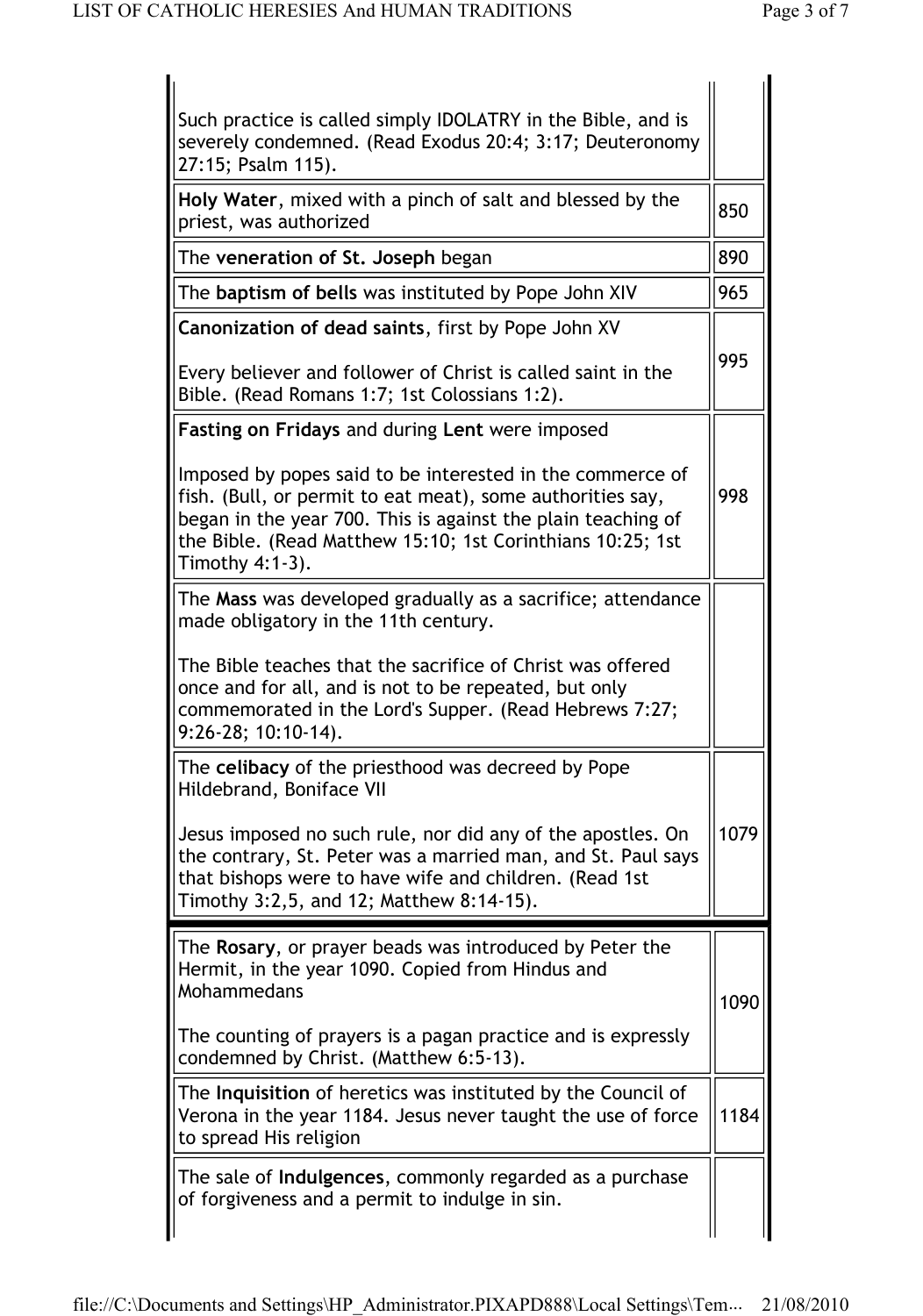| Christianity, as taught in the Bible, condemns such a traffic<br>and it was the protest against this traffic that brought on the<br>Protestant Reformation in the 16th century.                                                                                                                                                                                                                                                                          | 1190 |
|----------------------------------------------------------------------------------------------------------------------------------------------------------------------------------------------------------------------------------------------------------------------------------------------------------------------------------------------------------------------------------------------------------------------------------------------------------|------|
| The dogma of Transubstantiation was decreed by Pope<br>Innocent III, in the year                                                                                                                                                                                                                                                                                                                                                                         |      |
| By this doctrine the priest pretends to perform a daily<br>miracle by changing a wafer into the body of Christ, and<br>then he pretends to eat Him alive in the presence of his<br>people during Mass. The Bible condemns such absurdities;<br>for the Lord's Supper is simply a memorial of the sacrifice of<br>Christ. The spiritual presence of Christ is implied in the<br>Lord's Supper. (Read Luke 22:19-20; John 6:35; 1st<br>Corinthians 11:26). | 1215 |
| Confession of sin to the priest at least once a year was<br>instituted by Pope Innocent III., in the Lateran Council                                                                                                                                                                                                                                                                                                                                     | 1215 |
| The Bible commands us to confess our sins direct to God.<br>(Read Psalm 51:1-10; Luke 7:48; 15:21; 1st John 1:8-9).                                                                                                                                                                                                                                                                                                                                      |      |
| The adoration of the wafer (Host), was decreed by Pope<br><b>Honorius</b>                                                                                                                                                                                                                                                                                                                                                                                |      |
| So the Roman Church worships a God made by human hands.<br>This is plain idolatry and absolutely contrary to the spirit of<br>the Gospel. (Read John 4:24).                                                                                                                                                                                                                                                                                              | 1220 |
| The <b>Bible forbidden</b> to laymen and placed in the Index of<br>forbidden books by the Council of Valencia                                                                                                                                                                                                                                                                                                                                            |      |
| Jesus commanded that the Scriptures should be read by all.<br>(John 5:39; 1st Timothy 3:15-17).                                                                                                                                                                                                                                                                                                                                                          | 1229 |
| The Scapular was invented by Simon Stock, and English<br>monk                                                                                                                                                                                                                                                                                                                                                                                            |      |
| It is a piece of brown cloth, with the picture of the Virgin<br>and supposed to contain supernatural virtue to protect from<br>all dangers those who wear it on naked skin. This is<br>fetishism.                                                                                                                                                                                                                                                        | 1287 |
| The Roman Church forbade the cup to the laity, by<br>instituting the communion of one kind in the Council of<br>Constance                                                                                                                                                                                                                                                                                                                                |      |
| The Bible commands us to celebrate the Lord's Supper with<br>unleavened bread and the fruit of the vine. (Read Matthew<br>26:27; 1st Corinthians 11:26-29).                                                                                                                                                                                                                                                                                              | 1414 |
| The doctrine of Purgatory was proclaimed as a dogma of<br>faith by Council of Florence                                                                                                                                                                                                                                                                                                                                                                   |      |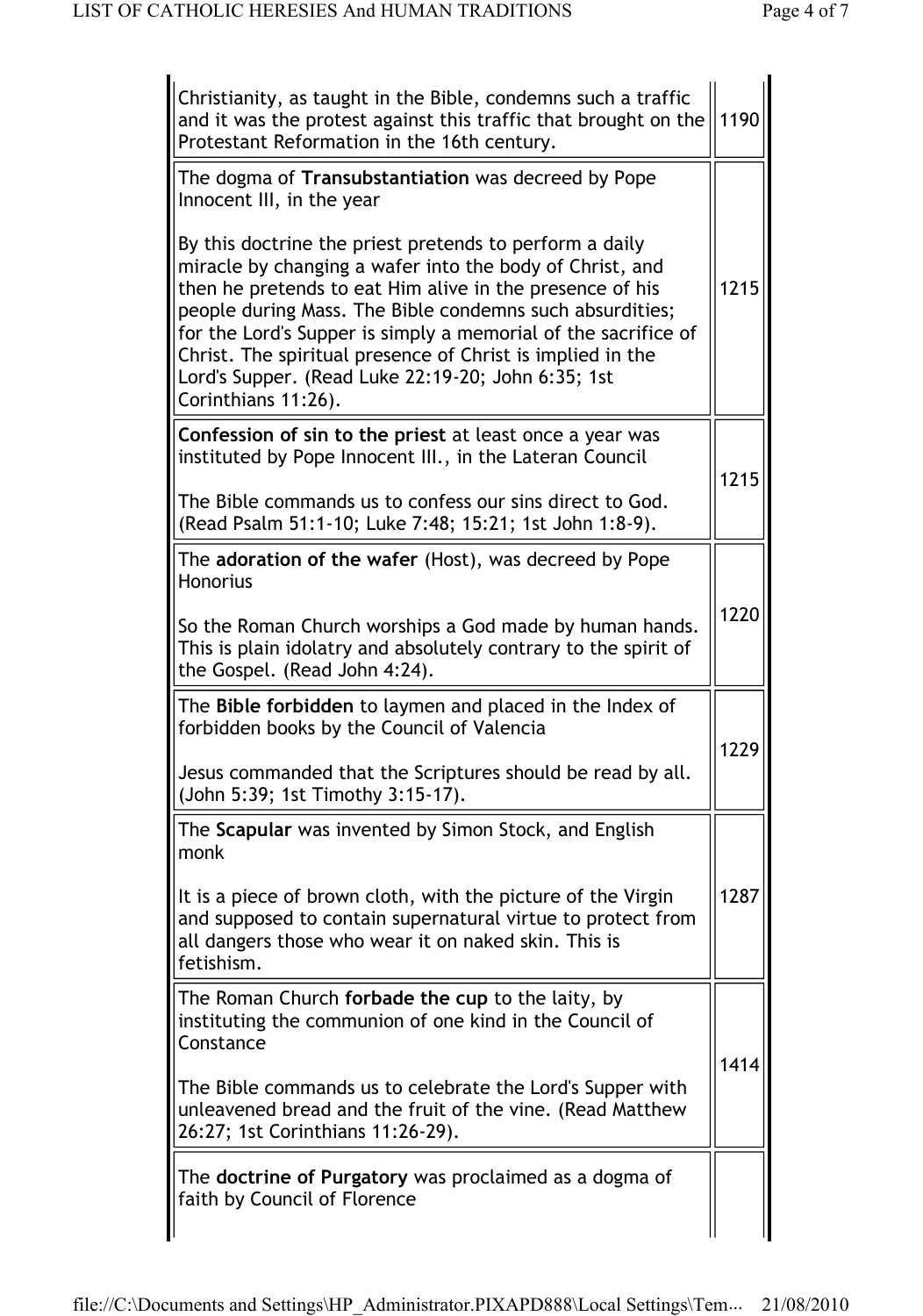| There is not one word in the Bible that would teach the<br>purgatory of priests. The blood of Jesus Christ cleanseth us<br>from all sins. (Read 1st John 1:7-9; 2:1-2; John 5:24; Romans<br>$8:1$ ).                                                      | 1439 |
|-----------------------------------------------------------------------------------------------------------------------------------------------------------------------------------------------------------------------------------------------------------|------|
| The doctrine of 7 Sacraments affirmed                                                                                                                                                                                                                     |      |
| The Bible says that Christ instituted only two ordinances,<br>Baptism and the Lord's Supper. (Read Matthew 28:19-20;<br>$26:26-28$ ).                                                                                                                     | 1439 |
| The Ave Maria, part of the last                                                                                                                                                                                                                           |      |
| It was completed 50 years afterward and finally approved by<br>Pope Sixtus V, at the end of the 16th century.                                                                                                                                             | 1508 |
| The Council of Trent, held in the year 1545, declared that<br><b>Tradition</b> is of equal authority with the Bible                                                                                                                                       |      |
| By tradition is meant human teachings. The Pharisees<br>believed the same way, and Jesus bitterly condemned them,<br>for by teaching human tradition, they nullified the<br>commandments of God. (Read Mark 7:7-13; Colossians 2:8;<br>Revelation 22:18). | 1545 |
| The apocryphal books were added to the Bible also by the<br><b>Council of Trent</b>                                                                                                                                                                       |      |
| These books were not recognized as canonical by the Jewish<br>Church. (See Revelation 22:8-9).                                                                                                                                                            | 1546 |
| The Creed of Pope Pius IV was imposed as the official creed<br>1560 years after Christ and the apostles                                                                                                                                                   |      |
| True Christians retain the Holy Scriptures as their creed.<br>Hence their creed is 1500 years older than the creed of<br>Roman Catholics. (Read Galatians 1:8).                                                                                           | 1560 |
| The Immaculate Conception of the Virgin Mary was<br>proclaimed by Pope Pius IX                                                                                                                                                                            |      |
| The Bible states that all men, with the sole exception of<br>Christ, are sinners. Mary herself had need of a Savior. (Read<br>Romans 3:23; 5:12; Psalm 51:5; Luke 1:30,46,47).                                                                            | 1834 |
| In the year 1870 after Christ, Pope Pius IX proclaimed the<br>dogma of Papal Infallibility                                                                                                                                                                |      |
| This is a blasphemy and the sign of the apostasy and of the<br>antichrist predicted by St. Paul. (Read 2nd Thessalonians<br>2:2-12; Revelation 17:1-9; 13:5-8,18).                                                                                        | 1870 |
| Many Bible students see the number of the beast (Rev.<br>13:18), 666 in the Roman letters of the Pope's title:                                                                                                                                            |      |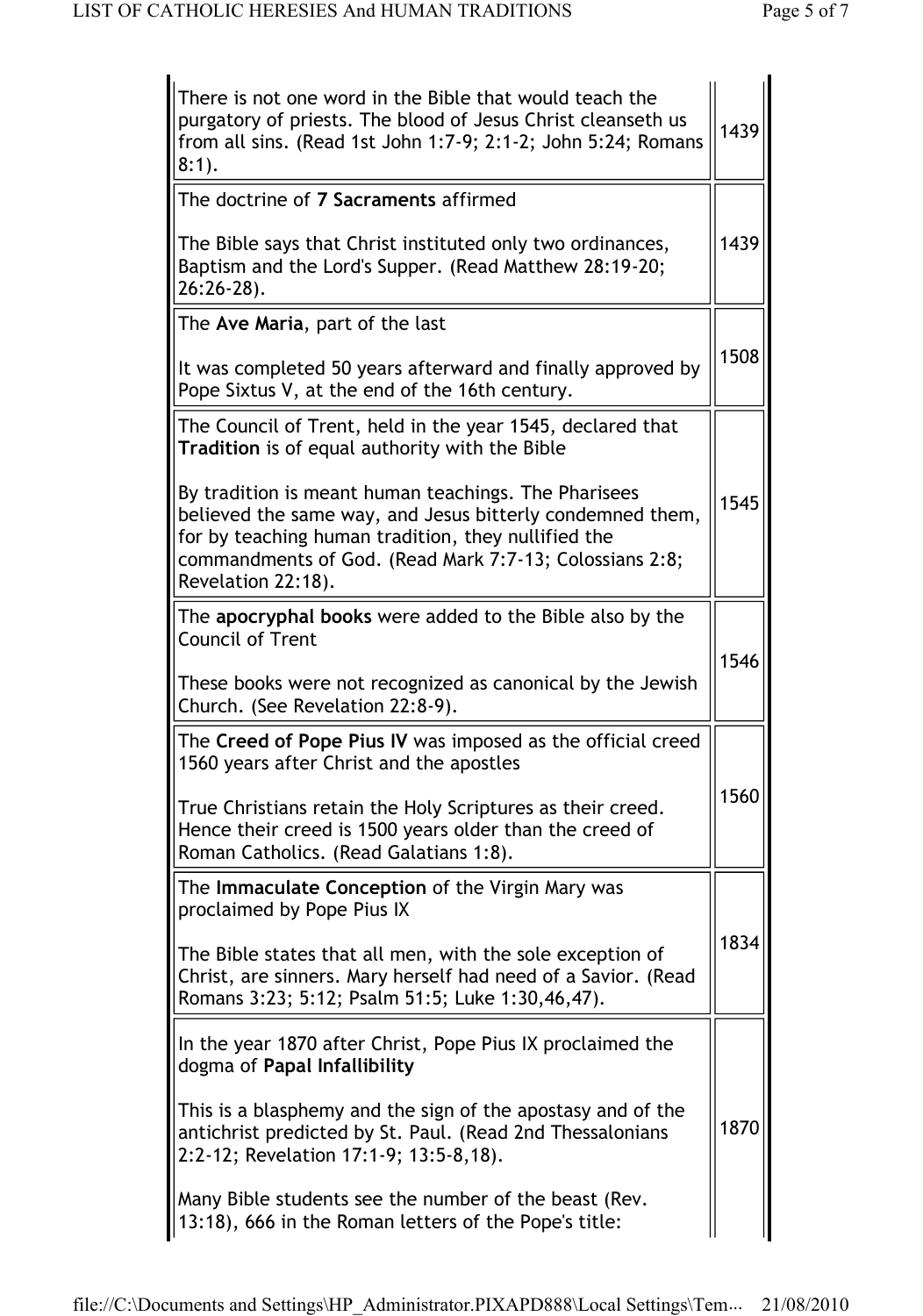| "VICARIVS FILII DEI." -- V-5, I-1; C-100, I-1; V-S, I-1; L-50, I-1;<br>$I-1$ ; D-500, $I-I$ Total, 666.                                                            |      |
|--------------------------------------------------------------------------------------------------------------------------------------------------------------------|------|
| Pope Plus X, in the year 1907, condemned together with<br>"Modernism", all the discoveries of modern science which are<br>not approved by the Church               | 1907 |
| Pius IX had done the same thing in the Syllabus of 1864.                                                                                                           |      |
| In the year 1930 Pius XI, condemned the Public Schools                                                                                                             | 1930 |
| In the year 1931 the same pope Pius XI, reaffirmed the<br>doctrine that Mary is "the Mother of God"                                                                |      |
| This doctrine was first invented by the Council of Ephesus in<br>the year 431. This is a heresy contrary by Mary's own words.<br>(Read Luke 1:46-49; John 2: l-5). | 1931 |
| In the year 1950 the last dogma was proclaimed by Pope Pius<br>XII, the Assumption of the Virgin Mary                                                              | 1950 |

## **CONCLUSION**

What will be the next invention? The Roman Church says it never changes; yet, it has done nothing else but invent new doctrines which are contrary to the Bible, and has practiced rites and ceremonies taken bodily from paganism. **Some scholar has found that 75% of the rites and ceremonies of the Roman Church are of pagan origin.**

Note:-- Cardinal Newman, in his book, "The Development of the Christian Religion," admits that ... "Temples, incense, oil lamps, votive offerings, holy water, holidays and season of devotions, processions, blessing of fields, sacerdotal vestments, the tonsure (of priests and monks and nuns), images ... are all of pagan origin..." (Page 359).

**HERESIES are those doctrines and practices which are contrary to the Bible. They are also called "human traditions" or "doctrines of men". Both Peter and Paul predicted and warned that in the later times "false teachers" would rise within the Church and bring in "damnable heresies" and "doctrines of devils".** (Read 2nd Peter 2:1-3, and 1st Timothy 3:2-5). **Jesus rebuked the Pharisees, for they transgressed the commandments of God by keeping their traditions. "in vain," He said, "they worship me by keeping for doctrines the commandments of men"** (Matthew 15:3,9).

The real heretics therefore, are the Roman Catholics and the true orthodox are the Evangelical Christians.

**BRETHREN!** The Word of God commands us to get out of Babylon, saying: **"Come out of her, my people, that ye be not partakers of her sins, and that ye receive not of her plagues."** (Revelation 18:4). All